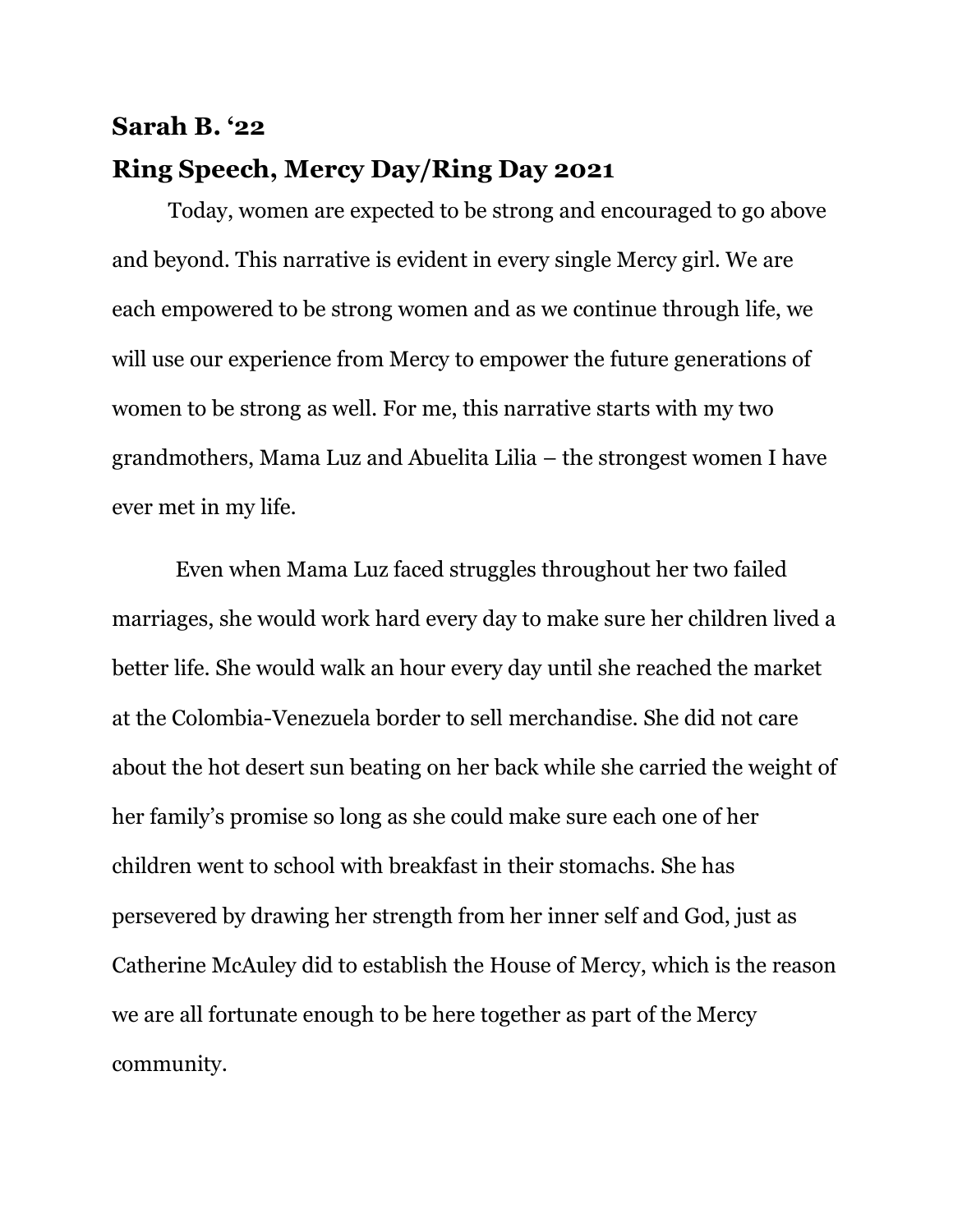When Abuelita Lilia was faced with divorce, something that was taboo in Colombian society, she was left with the task of raising ten children on her own. Just like Mama Luz, she worked hard to make sure that every day there was food on the table and that there were clothes on her children's backs. She made sure every single one of her children excelled in their studies and graduated from university. She instilled in her children that everyone has the strength to get through even the toughest of times, which is a value the Mercy community lived during this pandemic. We all had each other to rely on during the difficulties of online learning and to support one another as we started our journey back to some state of normalcy.

When I think about my grandmothers' stories, I want to remind you strength is within you. There is overpowering inner strength within each and every one of you. And if you feel as if it is tough to harness that inner strength, look at your ring. I have realized that the Mercy ring represents the inner strength that we each have. It is there to remind us that even through tough times, when you feel as if you cannot live up to the narrative of a strong woman, you are a strong woman. We each have the strength to stand up for what we believe in, to be the best versions of ourselves, to fight injustice, to harness our power as women to do good and create change.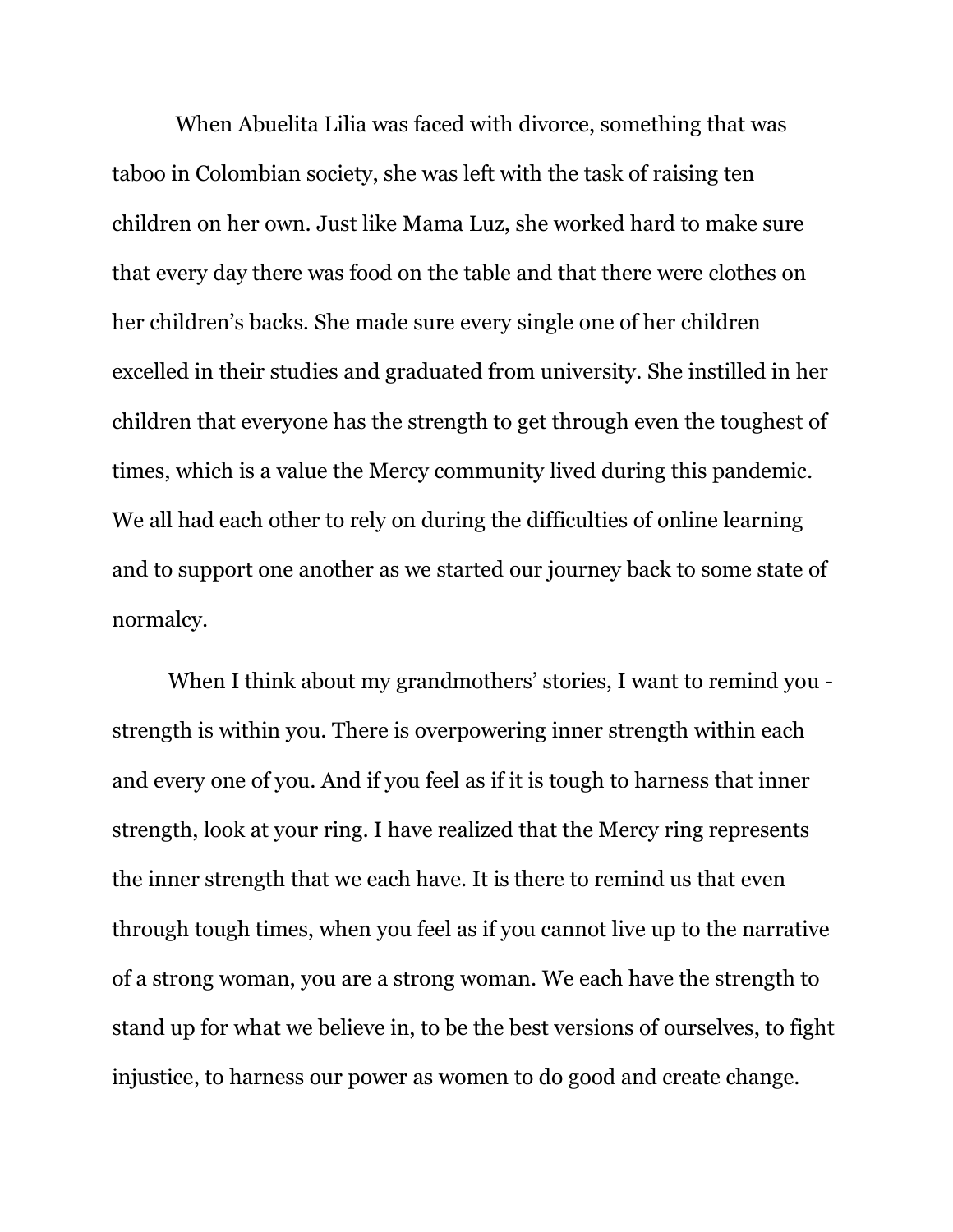The Mercy ring is also there to remind us that we are not alone. When I think about Mercy, a poem by Rupi Kaur comes to mind: "You are one person/ but when you move/ an entire community/ walks through you // *you go nowhere alone*." Whether it is competing for the Field Day trophy (which we will win again this year), staying up late FaceTiming with friends to figure out how to write a geometry proof the night before exams, or yelling DIDLS back to Mr. Davis at 8 in the morning, we always have each other to rely on for the big and little things we need strength for. And even after we graduate, we will look down at the ring on our finger and remember that the collective strength of the Class of 2022 and the Mercy community is with us.

Today, Abuelita Lilia is thriving at the age of 96 and Mama Luz is here with me, as she always is when I celebrate an important accomplishment. Mama Luz, me enseñaste que cualquier cosa que pasa, yo puedo encontrar fuerza en mi misma. Yo veo los sacrificios que tú y mi Abuelita Lilia han hecho con sus esfuerzos, y por eso soy la mujer que soy hoy. Mama Luz, you taught me that whatever happens, I can find strength in myself. I see the sacrifices that you and my Abuelita Lilia have made with your efforts, and that is why I am the woman I am today. The strength that we have garnered during our four years at Mercy will only become greater